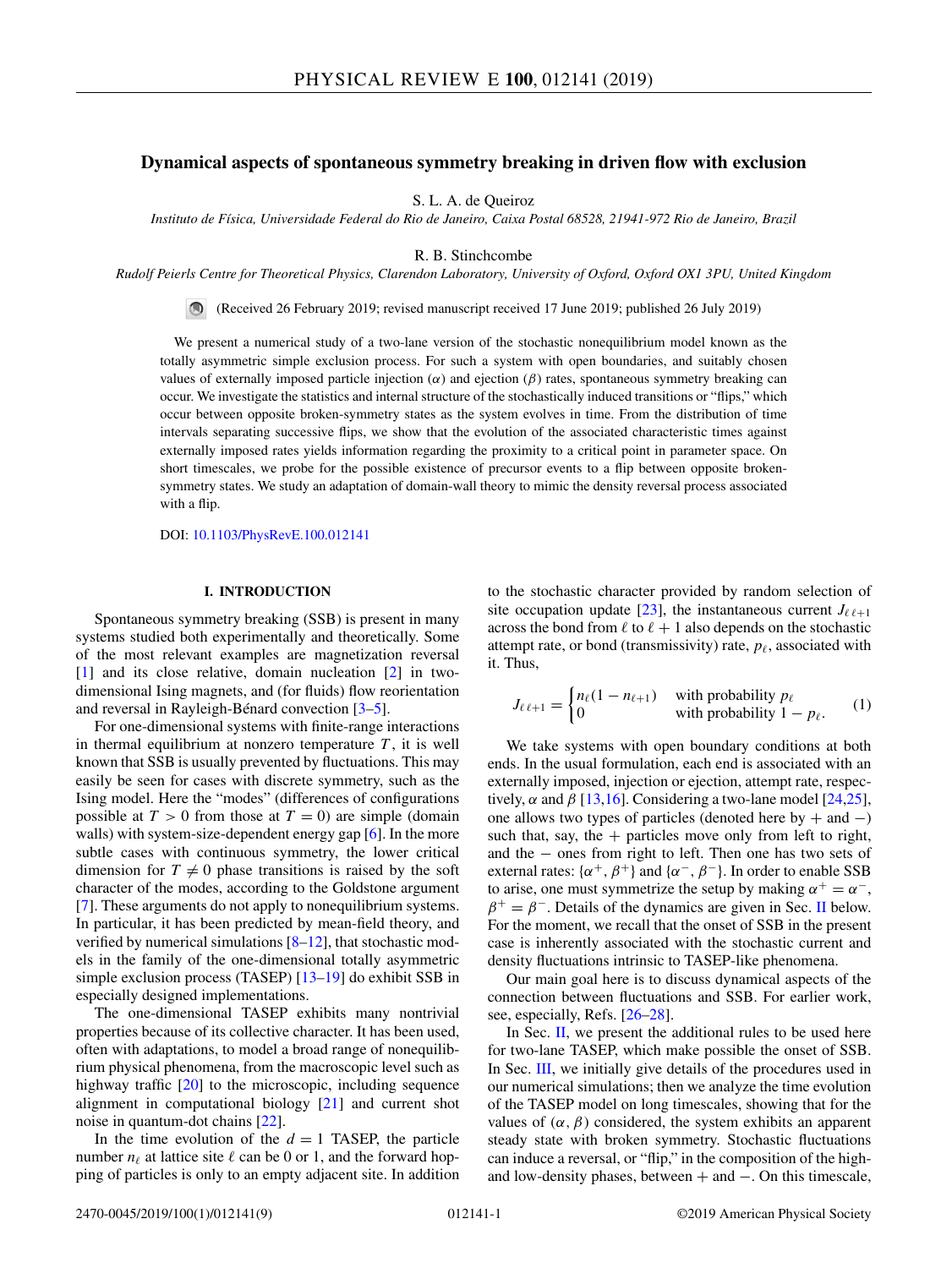<span id="page-1-0"></span>the flip is essentially instantaneous. We study the statistics of flips and its dependence on the external parameters by various methods. Next we turn to shorter timescales and investigate the internal structure of the aforementioned flips, both by direct visualization of simulational data and by probing for the possible existence of smaller "precursor" events to a full reversion in the composition of the high- and low-density phases. We present an adaptation of domain-wall theory to mimic the density reversal process associated with a flip. In Sec. [IV,](#page-6-0) we summarize and discuss our results.

# **II. TASEP MODEL: THEORY**

In line with Refs.  $[8,9]$ , additionally to Eq.  $(1)$  for singlelane processes, we adopt the following rules for the coexistence (or not) between  $+$  and  $-$  particles:

(I)  $A$  + particle on the left and a – particle on the right of a bond can exchange places with probability  $q > 0$ : + − ⇒ −+.

(II) At the left end, an injection attempt of  $a +$  particle can only take place if the first lattice site is empty of both  $+$  and − particles. Likewise for injection attempts of − particles into the last site at the right end.

It has been shown  $[8,9]$  that these conditions are sufficient to trigger SSB provided that the ejection attempt rate  $\beta$  is (i) less than  $\alpha$  and (ii) suitably low; numerically, one needs  $\beta \lesssim 1/3$  [\[8\]](#page-7-0).

#### **III. TASEP MODEL: NUMERICS**

#### **A. Introduction**

We consider chains with *N* sites,  $N-1$  internal bonds, plus two so-called injection or ejection bonds at either extreme: to the left of the first site, where injection of  $+$  particles is attempted with rate  $\alpha$  and ejection of – particles with rate  $\beta$ ; likewise to the right of site *N*, for ejection of + particles  $(\beta)$ and injection of  $-$  particles  $(\alpha)$ .

For a structure with  $N_b = N + 1$  bonds, an elementary time step  $t_0$  consists of  $N_b$  sequential bond update attempts, each of these according to the following rules: (1) select a bond at random, say, bond  $ij$ , connecting sites  $i$  and  $j$ ; (2) if the chosen bond has a site occupied by  $a + (-)$  particle on its left (right) and (2a) an empty site or (2b) a site occupied by a  $(+)$  particle on its right (left), then (3) move the  $+(-)$  particle across it with probability (bond rate)  $p_{ij}$  in case (2a), or exchange  $+$  and  $-$  particles across the bond with probability *q*, in case (2b). If an injection or ejection bond is chosen, step (2) is suitably modified to account for the particle reservoir (the corresponding bond rate being, respectively,  $\alpha$  or  $\beta$ ); each time such bond is selected, the current state of occupation of the internal site to which it is attached determines whether it will be used for injection or ejection; see rule (II) of Sec. II.

Thus, in the course of one time step, some bonds may be selected more than once for examination and some may not be examined at all. This constitutes the *random-sequential update* procedure described in Ref. [\[23\]](#page-8-0), which is the realization of the usual master equation in continuous time.

The sublattice parallel update process used in Ref. [\[28\]](#page-8-0) is such that during one elementary step, all bonds are probed once and just once. The injection and ejection bonds are

treated exactly in the same way as here. It differs from our random-sequential process in that, as regards internal bonds, all (say) odd-numbered ones are updated with probability one and simultaneously (hence the "parallel" label attached); then, the even-numbered bonds undergo the same simultaneous update process. A moment's reflection shows that exactly the same types of elementary moves, and site occupation states, are allowed both in our method and in theirs. The same can be said regarding the forbidden processes and site occupation states. So, on average over many steps, both processes give statistically equivalent results.

Here we use all internal bond rates  $p_{\ell} = 1$  [see Eq. [\(1\)](#page-0-0)] as well as  $q = 1$ ; see rule (I) of Sec. II.

# **B. Flip statistics**

We have focused on the region of the  $(\alpha, \beta)$  parameter space where coexistence between high- and low-density phases (HD-LD) takes place, as that is where SSB effects are more intensely exhibited. For ease of comparison with extant results from Ref. [\[8\]](#page-7-0), we start by taking  $\alpha = 1, \beta = 0.15$ , deep inside the HD-LD phase.

In addition to system-wide currents of  $\pm$  particles  $J_{\pm}(t)$ , we kept track of the position-averaged densities,

$$
\rho_{\pm}(t) \equiv \frac{1}{N} \sum_{i=1}^{N} n_i^{\pm}(t),
$$
\n(2)

where the  $n_i^{\pm}(t)$  are a straightforward extension of the  $n_{\ell}$  of Eq. [\(1\)](#page-0-0) to systems with two particle species.

We generally started simulations with an empty lattice. After some time  $\delta t_{ss}$ , an apparent steady state exhibiting SSB is typically attained, in which the current and density differences, respectively,  $\Delta J(t) \equiv J_+(t) - J_-(t)$  and  $\Delta \rho(t) \equiv$  $\rho_{+}(t) - \rho_{-}(t)$ , are nonzero. Then, after some much longer interval  $\delta t_{\text{flip}} \gg \delta t_{\text{ss}}$ , a flip occurs in which  $\Delta J$  and  $\Delta \rho$  concurrently reverse sign. As the system evolves stochastically, the high- and low-density coexisting phases alternate in composition between  $+$  and  $-$  particles, via successive flips.

In fact, even deep within the HD-LD coexistence region, a flip takes place over a succession of many elementary time intervals  $t_0$ , as defined in the second paragraph of Sec. III A. So, one usually defines a "renormalized time"  $t_r = N_r t_0$  and considers the quantities  $J_{\pm}(t_r)$ ,  $\rho_{\pm}(t_r)$ , which are averages of the instantaneous  $J_{\pm}(t)$ ,  $\rho_{\pm}(t)$  over  $N_r$  consecutive elementary intervals  $t_0$ .

Of course, in the thermodynamic limit  $N \to \infty$ , one expects the time taken for the system to switch between different symmetry-broken phases to diverge. Conclusive numerical evidence shows that the typical time between consecutive flips diverges exponentially in *N* for TASEP-like models such as the one studied here  $[8,28]$  $[8,28]$ . Thus, in what follows, we will generally concentrate on fixed, finite *N* and investigate the features exhibited in finite-size flip dynamics.

For  $(\alpha, \beta) = (1, 0.15)$  with system size  $N = 80$ , using  $N_r = 10^3$  gives a sharp definition of the "instant" (single value of  $t_r$ ) when flips occur; see upper panel of Fig. [1.](#page-2-0) For higher  $\beta = 0.20$  (but still well away from the transition from HD-LD to the symmetric phase) as shown in the lower panel of the figure, comparison with  $\beta = 0.15$  shows the following: (i) a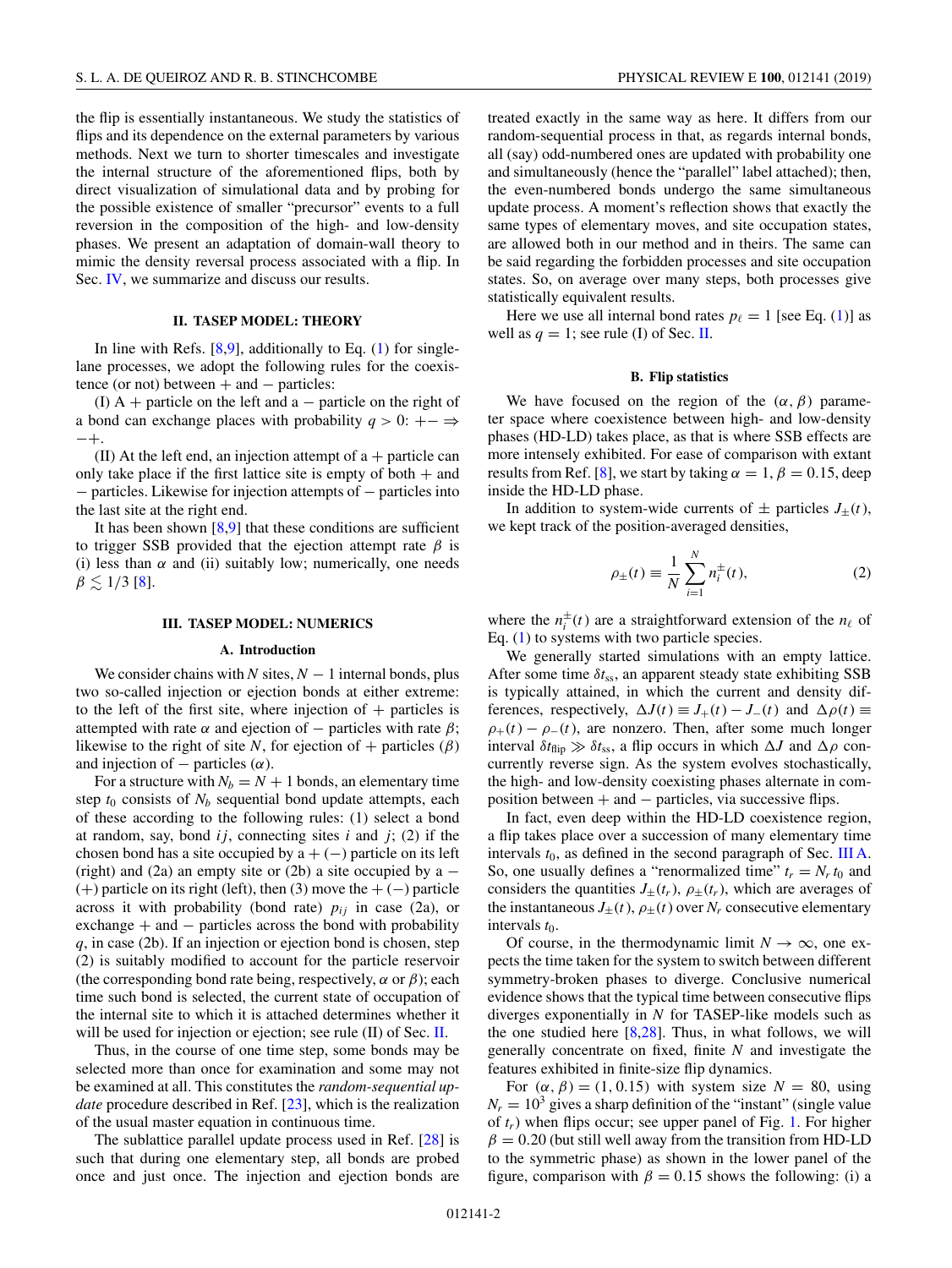<span id="page-2-0"></span>

FIG. 1. Density differences  $\Delta \rho(t_r)$  against renormalized time  $t_r = 10^3 t_0$  for chain with  $N = 80$  sites,  $\alpha = 1$ . Upper panel:  $\beta =$ 0.15; lower panel:  $\beta = 0.20$ . See text for definitions of  $t_r$ ,  $t_0$ .

reduction of the typical time  $\Delta t_r$  between consecutive flips; (ii) the appearance of "quasiflips," in which  $\Delta \rho$  goes slightly beyond zero but backtracks before full reversal; and (iii) the amplitude of flips slightly decreases, as generally expected for the order parameter of a system approaching a second-order phase transition (in this case, located at  $\beta \approx 1/3$  [\[8\]](#page-7-0)).

We performed a systematic investigation of point (i) by numerically evaluating the probability distribution functions (PDF) of the renormalized time intervals  $\Delta t_r$  for  $\alpha = 1$  and  $\beta = 0.15, 0.16, 0.175, 0.19,$  and 0.20. The results are shown in Fig. 2.

For all cases investigated, the distributions are very well fitted by a Poissonian form,

$$
P(\Delta t_r) = \frac{1}{\tau_0} \exp\left(-\frac{\Delta t_r}{\tau_0}\right).
$$
 (3)



FIG. 2. For  $\alpha = 1$  and assorted  $\beta$  in the HD-LD SSB phase, log-linear plots of numerically evaluated PDFs of renormalized time intervals  $\Delta t_r$  between consecutive flips for chain with  $N = 80$  sites,  $t_r = 10^3 t_0$ . System size  $N = 80$ . See text for definitions of  $t_r$ ,  $t_0$ .

TABLE I. Results of fits of data shown in Fig. 2 to the Poissonian form, given by Eq. (3). See text for remarks on fit ranges and definition of numbers of events.

| $\beta$ | $\tau_0$ | Fit range   | No. events |
|---------|----------|-------------|------------|
| 0.15    | 419(2)   | $20 - 2500$ | 50106      |
| 0.16    | 301(2)   | 20-1900     | 71398      |
| 0.175   | 175(1)   | $20 - 1500$ | 123116     |
| 0.19    | 105(2)   | $20 - 900$  | 211726     |
| 0.20    | 72(2)    | $20 - 750$  | 308370     |

Poisson-like distributions for the time between consecutive flips have been found in Ref.  $[28]$ , for a slightly different model whose main qualitative features are similar to those of the one studied here.

The  $\beta$ -dependent numerical values of the characteristic times  $\tau_0$  are given in Table I. Note that all fits exclude very short times,  $\Delta t_r < 20$ . This is because the so-called quasiflips defined above, while corresponding to very short-lived sign changes of  $\Delta \rho$  without reaching full (quasistable) population reversion, tend to contaminate the statistics there (though they represent a very small fraction of the total number of sign-change events, for the interval of  $\beta$  under discussion; see the similar case of "spurious" magnetization reversals of two-dimensional Ising spin systems, treated in Ref. [\[1\]](#page-7-0)).

Our samples were of total length  $2 \times 10^7$  in units of  $t_r$ , so the last column in the table shows that the frequency of signchange events remains rather low, reaching, at most, 1.5% for  $\beta = 0.20$ .

The decay of characteristic times  $\tau_0$  upon increasing β is fitted very closely by an exponential form,  $τ_0$  α  $\exp(-\beta/\delta\beta_0)$ , with  $\delta\beta_0 \approx 0.029$ . See Fig. 3(a), where the fitted curve is extended to higher  $\beta$ . At  $\beta = 0.20 + 4\delta\beta_0 \approx$ 0.32, the predicted value for  $\tau_0$  becomes of the order of one. Although that still corresponds to some  $10<sup>3</sup>$  elementary updates, it is very small within the coarse-grained approach used



FIG. 3. (a) On a log-linear plot, the points are  $\tau_0$  from Table I; the line is the result of fitting data from the table to  $\tau_0 \propto \exp(-\beta/\delta\beta_0)$ , and is extended to  $\beta > 0.20$  (dashed section). (b) Points are RMS values  $\langle [\Delta \rho]^2 \rangle^{1/2}$  from simulations along (renormalized) time windows of width  $t_r = 2000$ , against  $\beta$ .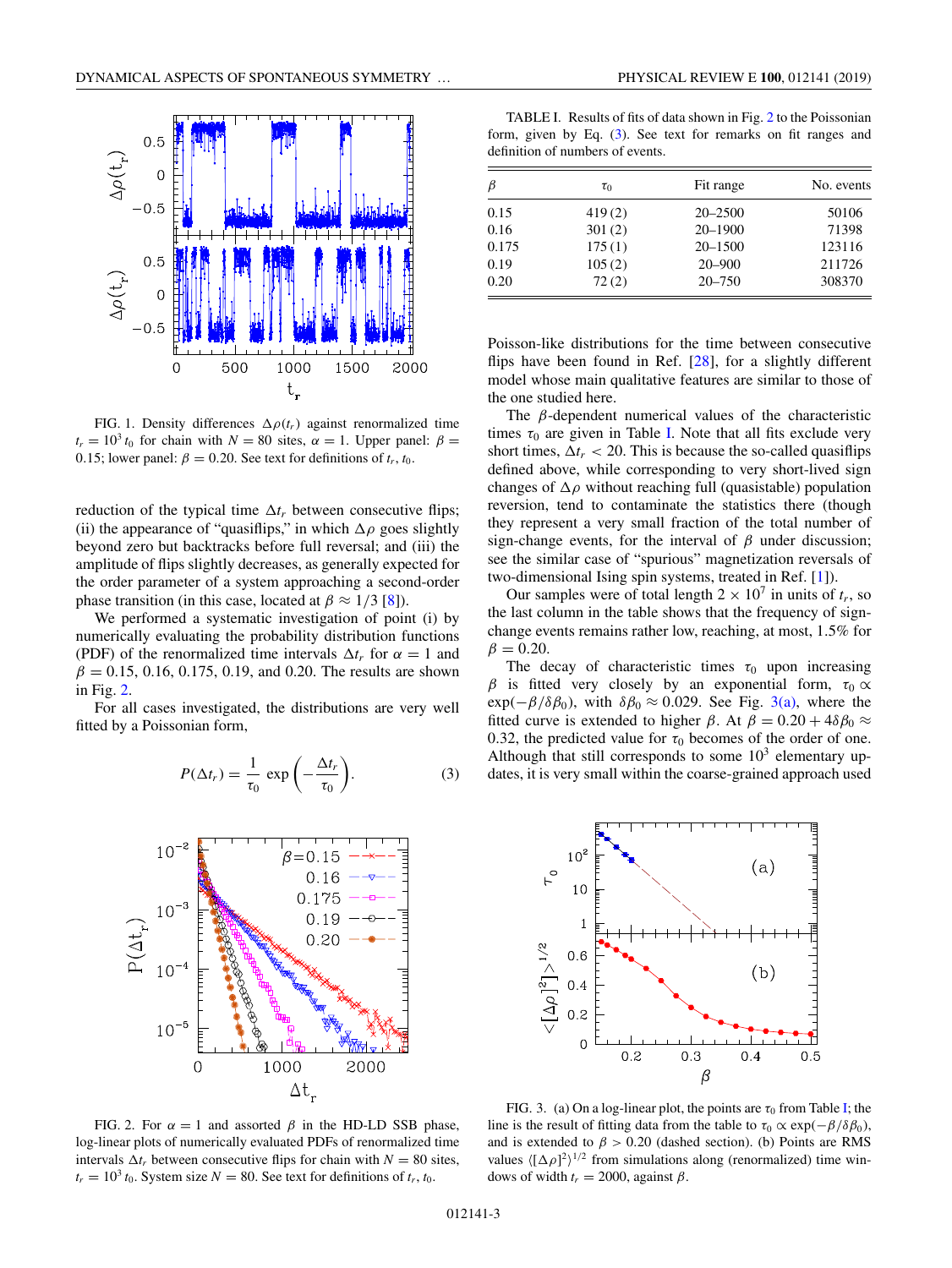<span id="page-3-0"></span>

FIG. 4. For a chain with  $N = 80$  sites,  $\alpha = 1$  and varying  $\beta$ , low-frequency results from Fourier analysis of  $\Delta \rho(t)$ .  $a_R$ ,  $a_I$  are, respectively, real and imaginary (frequency-dependent) components of Fourier transform. Frequencies are denoted by the label  $n(r_n)$  $nf_0/M$ , with  $n = 1, 2, ..., M$ ;  $f_0 = 1$  in units of inverse renormalized time,  $M = 2048$ ).

in the analysis which produced the fitted data. Accordingly, it indicates that such picture of well-defined flips, separated by relatively long-lasting, quasistationary states of phase coexistence, is already breaking down by  $\beta \approx 0.30$  or thereabouts. This is in broad agreement with  $\beta_c \approx 1/3$  of Ref. [\[8\]](#page-7-0).

In order to reach a better understanding of this behavior, we evaluated the averaged root-mean-square (RMS) values  $\langle [\Delta \rho]^2 \rangle^{1/2}$ , where the angular brackets denote averages over a typical window of width  $t_r = 2000$  (see, e.g., Fig. [1\)](#page-2-0), for  $\alpha = 1, 0.15 \le \beta \le 0.50$ . The results are shown in Fig. [3\(b\).](#page-2-0) It is seen that as  $\beta$  increases and the transition from HD-LD coexistence to a symmetric phase takes place, the contribution to  $\langle [\Delta \rho]^2 \rangle^{1/2}$  from the diminishing gap between majority and minority phases becomes smaller, and only the nonvanishing, intrinsic stochastic fluctuations remain. The change of behavior is signalled by the inflection of the curve, located in the vicinity of  $\beta = 0.30$ , again consistent with the preceding analysis and with Ref. [\[8\]](#page-7-0).

We also applied Fourier analysis to our simulation data in order to quantify the properties of apparent periodic structures for the signal  $\Delta \rho$ , which can be seen, e.g., in the upper panel of Fig. [1.](#page-2-0) For  $\alpha = 1$  and  $0.15 \le \beta \le 0.225$ , we concentrated on low frequencies and, for each  $\beta$ , closely examined the 32 largest-wavelength components over a total for  $M =$ 2048 sampled points. Our results are more easily conveyed with the help of the following procedures: (i) With  $a_R(f)$ ,  $a_I(f)$  being, respectively, the real and imaginary part of the Fourier transform at frequency *f* , we considered the powerlike quantity  $a_R^2(f_n) + a_I^2(f_n)$  to represent the contribution of each frequency  $f_n = nf_0/M$  to the observed signal (here,  $f_0$  is the highest sampled frequency, equal to one unit of inverse renormalized time;  $n = 1, 2, ..., M$ ); (ii) with the help of standard graphics software, we smoothed out the resulting sequences of points in order to average out rapid oscillations and keep only the basic overall trends.

The results are displayed in Fig. 4 for  $\beta = 0.15, 0.20$ , and 0.225. Comparison with the upper panel of Fig. [1](#page-2-0) shows that



FIG. 5. Density differences  $\Delta \rho(t)$  (upper panel) and total densities  $\rho_T(t)$  (lower panel) against time  $t_0$  in the vicinity of a flip for chain with  $N = 80$  sites,  $(\alpha, \beta) = (1, 0.15)$ , as seen from averages taken over intervals of lengths  $N_r t_0$ ,  $N_r = 10^3$ , 10<sup>2</sup>, and 10. See text for definition of  $t_0$ .

for  $\beta = 0.15$ , the  $n = 3$  and 4 modes (translating to oscillation periods of the order of 400–600 in renormalized time units) indeed have a strong contribution. For  $\beta = 0.20$ , there is a small but discernible maximum centered at frequencies around  $n = 15$ , which is roughly in line with the data from the lower panel of Fig. [1.](#page-2-0) For  $\beta = 0.225$ , no clear trend is visible.

The Poissonian character exhibited by the distributions of time intervals between flips strongly suggests that these are uncorrelated events, at least on long timescales. We now proceed to probing the complementary, short timescale in order to obtain detailed information on the structure and properties of the fluctuations involved in the overall switching between majority-population phases.

### **C. Flip structure**

We begin by examining the features exhibited by a flip when it is seen on different timescales, i.e., for different values of  $t_r = N_r t_0$  as defined above. We take  $N = 80$ ,  $(\alpha, \beta) =$  $(1, 0.15)$ . We refer to the leftmost  $+ \rightarrow -$  flip in the top panel of Fig. [1,](#page-2-0) which takes place at  $t_r \approx 50-60$ . In Fig. 5, we reproduce both  $\Delta \rho(t)$  and the total density  $\rho_T(t) = \rho_+(t) +$  $\rho_-(t)$  in that time region, for  $N_r = 10$ ,  $10^2$ , and  $10^3$ . While the overall trend of  $\Delta \rho(t)$  is already well represented by the  $N_r = 10^3$  curve, the corresponding data for  $\rho_T(t)$  miss out on a significant dip taking place around  $t_0 = 5.6 \times 10^4$ , which is captured by the  $N_r = 10^2$  and 10 curves. Such an almost complete emptying of the lattice is indeed a qualitative feature broadly expected to take place during the flipping process [\[8](#page-7-0)[,27,28\]](#page-8-0).

Figure [6](#page-4-0) shows  $\Delta \rho(t)$  along a subsection of the time interval depicted in Fig. 5, now for  $N_r = 10$  and unity. One sees that, in this case, no significant insight into the flipping process itself is gained by going to the shortest possible timescale. On such scale, for the values of  $\alpha$ ,  $\beta$ , and *N* used here, lattice discreteness effects show up to a large extent. Namely, plateaus are seen corresponding to time lapses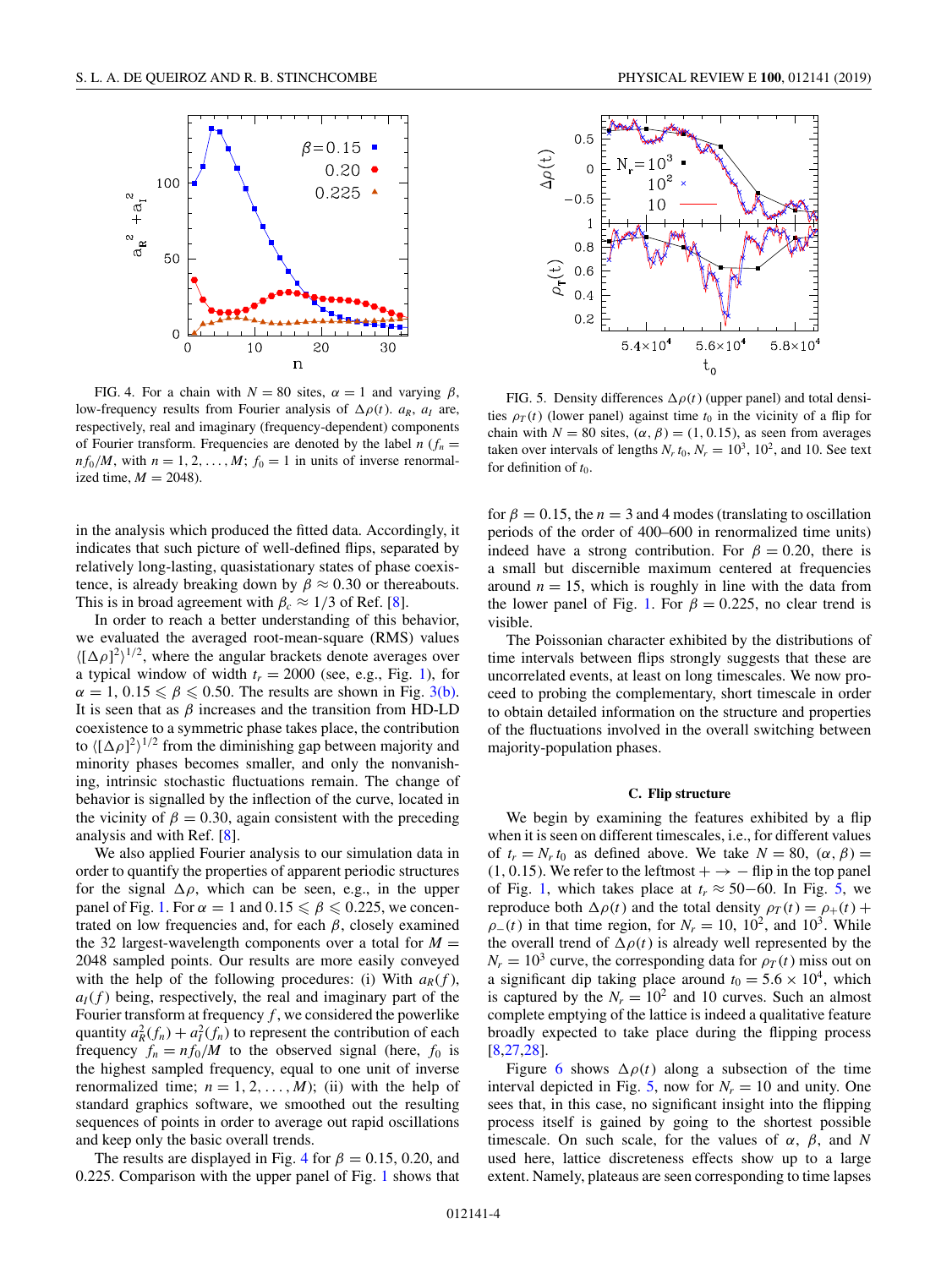<span id="page-4-0"></span>

FIG. 6. Density differences  $\Delta \rho(t)$  against time  $t_0$  in the vicinity of a flip for chain with  $N = 80$  sites,  $(\alpha, \beta) = (1, 0.15)$ , as seen from averages taken over intervals of length  $N_r t_0$ ,  $N_r = 10$  and 1. See text for definition of  $t_0$ .

with no change in overall particle number [this is directly confirmed by analysis of the respective  $\rho_T(t)$ ], as well as steplike variations in density-associated quantities. Discreteness effects would be reduced by going to larger *N* and/or higher β closer to  $β<sub>c</sub> ≈ 1/3$  [\[8\]](#page-7-0).

We investigated the possible existence of "precursor" events to flips. These, if at all present, would bear a qualitative similarity to the mechanism described in Refs. [\[27,28\]](#page-8-0) in which, starting from an empty lattice, the system enters a symmetry-broken state through an "amplification loop" of initial fluctuations. In the present case, we specialize to flips from one symmetry-broken state to its opposite, for which inertial effects (absent for empty-lattice and other symmetric starting configurations) are expected to be paramount throughout the switching process.

Examination of the lower panel in Fig. [5](#page-3-0) suggests that a reliable indicator for a flip is the steep descent of  $\rho_T(t)$  towards a minimum value that is much lower than its long-time average away from flips,  $\langle \rho_T \rangle$ . We investigate the behavior of the two-time correlation (averaged over time *t*):

$$
C(\tau) \equiv \left\langle \frac{d\rho_T(t+\tau)}{dt} \left( \rho_T(t) - \langle \rho_T \rangle \right) \right\rangle_t.
$$
 (4)

In order to capture the relevant fluctuations in the neighborhood of a flip, we consider both positive and negative  $\tau$ , with  $|\tau|$  not much larger than the average "duration" of a flip (i.e., the interval around the flip during which  $\rho_T$  differs significantly from its long-time average); this is estimated from Fig. [5](#page-3-0) to be a couple-of-thousand times the elementary unit  $t_0$ . For evaluation of the densities involved in Eq.  $(4)$ , we used a renormalized timescale  $t_r = 10^2 t_0$  and an interval of width  $200 \leq \delta t \leq 800$  (in units of  $t_0$ ) for numerical calculation of the time derivatives. The results from averaging over  $N_{\text{sam}} =$ 10<sup>4</sup> samples, i.e., consecutive values of *tr*, are shown in Fig. 7. Because of the finite values of δ*t*, all curves have peaks at  $\tau = \pm \delta t/2$ . Other than the central peaks just mentioned, one sees only a few small but well-defined secondary oscillations at larger  $|\tau|$ . The most relevant feature of the plots for our





FIG. 7. Two-time correlation  $C(\tau)$  of Eq. (4). Densities are averaged over  $N_{\text{sam}} = 10^4$  time intervals of length  $t_r = 10^2 t_0$ . τ and  $\delta t$ are shown in units of  $t_0$ . Chain with  $N = 80$  sites,  $(\alpha, \beta) = (1, 0.15)$ . See text for definitions of *N*sam, *t*0, δ*t*.

current purposes is their remarkable degree of inversion symmetry around the origin, which strongly indicates that preand postflip fluctuations are, on average, equivalent. In other words, we have found no specific precursor events associated with a flip from one symmetry-broken state to its opposite.

It must be noted that the inversion symmetry exhibited in Fig. 7 reflects an ensemble average over many samples and is, in general, absent when one considers a single time interval, as shown in the bottom panel of Fig. 8. The distinctive shape of Fig. 7 only begins to emerge upon accumulation of at least a few tens of samples; see top panel of Fig. 8.

### **D. Domain-wall approach**

We now investigate the extent to which an adaptation of domain-wall (DW) theory may be suitable for the present case. As is known  $[29-33]$ , the DW approach incorporates fluctuations beyond the mean-field picture of TASEP. For one-dimensional systems with spatially uniform hopping and



FIG. 8. Two-time correlation  $C(\tau)$  of Eq. (4). Densities are averaged over time intervals of length  $t_r = 10^2 t_0$ , using  $\delta t = 400$ , with  $N_{\text{sam}} = 10$  and 25 (top panel), or for a single sample,  $N_{\text{sam}} = 1$ (bottom panel).  $\tau$  and  $\delta t$  are shown in units of  $t_0$ . Chain with  $N = 80$ sites,  $(\alpha, \beta) = (1, 0.15)$ . See text for definitions of  $N_{\text{sam}}$ ,  $t_0$ ,  $\delta t$ .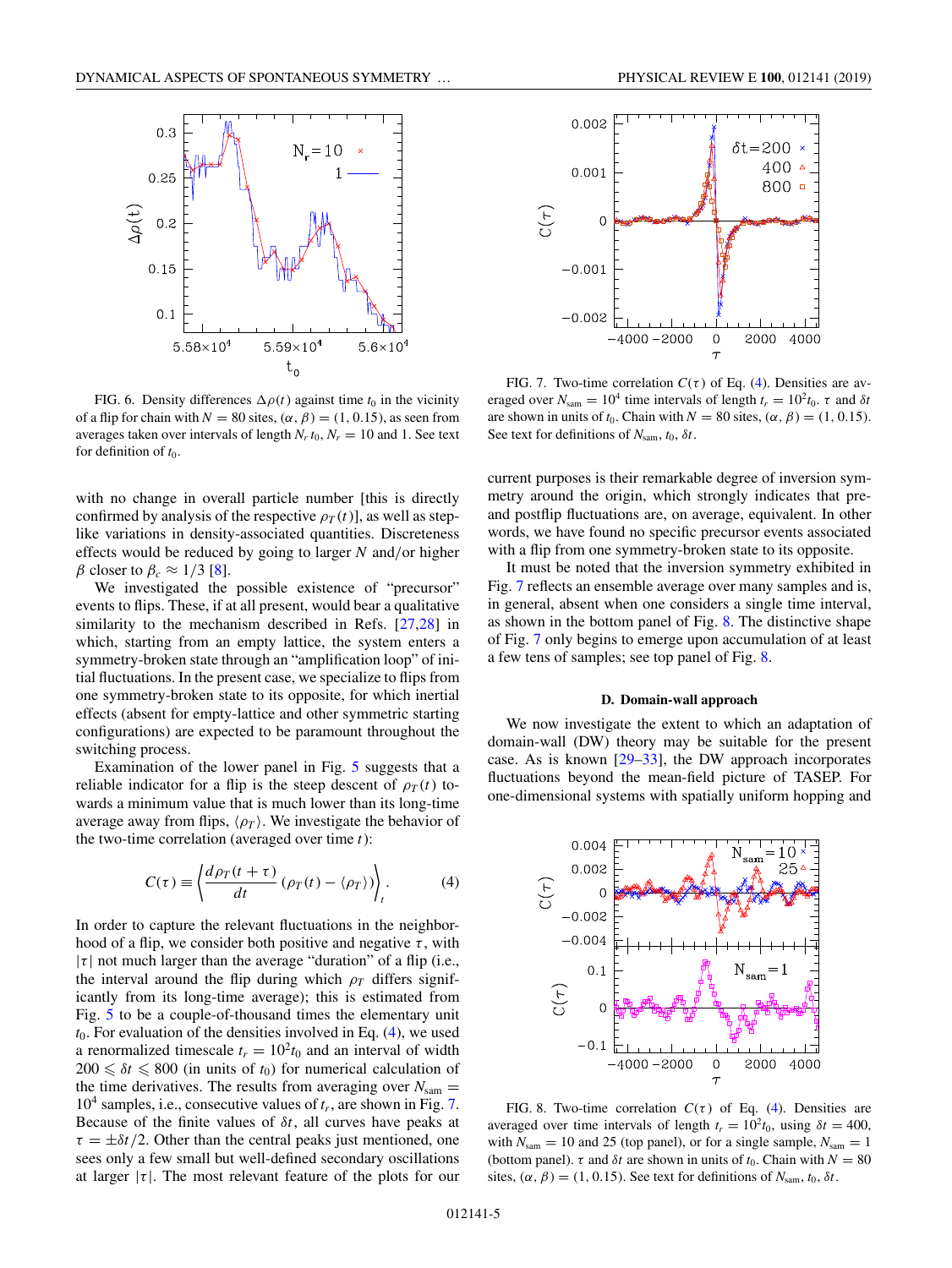a single type of particle, it reproduces several exact results either exactly or to a very good numerical approximation. DW treatments have provided good quantitative account of nonstationary properties of single-species TASEP [\[32,33\]](#page-8-0).

The flips between opposite symmetry-broken states exhibited by the systems studied here constitute an extreme case of cooperative behavior, though of course it originates in the usual ("microscopic") stochastic mechanisms of the standard TASEP. On the other hand, the DW description corresponds to a "macroscopic" view of the system state. For the single-species case, this corresponds to a narrow domain wall separating a domain on the left side, with uniform site occupation (local density)  $\rho_L$  controlled by the injection rate, from another on the right with uniform site occupation  $\rho_R$ :

$$
\rho_L = \alpha; \quad \rho_R = 1 - \beta. \tag{5}
$$

The mean-field currents in the two domains are, respectively,

$$
J_L = \alpha (1 - \alpha); \quad J_R = \beta (1 - \beta). \tag{6}
$$

However, these steady-state currents do not balance at the domain wall, if it is stationary. This indicates the need to allow for stochastic motion of the domain wall. One postulates that the TASEP process can be represented by the stochastic hopping of the domain wall, with asymmetric hopping rates *DL*, *DR* given by

$$
D_L = \frac{J_L}{\Delta \rho} = \frac{\alpha (1 - \alpha)}{1 - \alpha - \beta},
$$
  
\n
$$
D_R = \frac{J_R}{\Delta \rho} = \frac{\beta (1 - \beta)}{1 - \alpha - \beta},
$$
\n(7)

where  $\Delta \rho \equiv \rho_R - \rho_L = 1 - \alpha - \beta$ .

So the fluctuations present in DW theory arise from current and density mismatches induced by boundary conditions [\[29–31\]](#page-8-0).

In this context, one sees that the way to mimic a flip would be by starting the evolution of two domain walls, one for each species, driven by boundary conditions corresponding to a specific majority species, say  $+$  particles, and allowing the system to reach a steady state; then, suddenly switch the boundary conditions to those appropriate to the opposite majority species. The dynamics of the approach to a new steady state under a sudden change in boundary conditions has been investigated in Ref. [\[32\]](#page-8-0) for the single-species TASEP.

The fact remains, however, that we will be switching from one fixed set of boundary conditions to a different, but also fixed, one. It is not clear from the outset how this affects the description of the flipping process, which is one that involves detailed local adjustment to constantly changing, stochastically determined microscopic fluctuations.

In line with DW theory, one starts with the mean-field densities and currents for each species, with adaptations for the coupling at the injection points. For completeness, we reproduce results from Ref.  $[8]$  in Eqs.  $(8)$ – $(11)$  below. With

$$
J^{+} = \alpha (1 - n_{1}^{+} - n_{1}^{-}) = \beta n_{N}^{+},
$$
  
\n
$$
J^{-} = \alpha (1 - n_{N}^{+} - n_{N}^{-}) = \beta n_{1}^{-},
$$
\n(8)

and defining

$$
\alpha^{+} = \frac{\alpha(1 - n_{1}^{+} - n_{1}^{-})}{1 - n_{1}^{+}} = \frac{J^{+}}{J^{+}/\alpha + J^{-}/\beta},
$$
  
\n
$$
\alpha^{-} = \frac{\alpha(1 - n_{N}^{+} - n_{N}^{-})}{1 - n_{1}^{-}} = \frac{J^{-}}{J^{-}/\alpha + J^{+}/\beta},
$$
(9)  
\n
$$
\beta^{+} = \beta^{-} = \beta,
$$

one gets two single-species processes within the mean-field approximation. Specializing to the HD-LD phase and assuming the  $+$  particles to be in the majority, one finds

$$
\alpha^{-} = \frac{1+\alpha}{2} - \frac{1}{2}\sqrt{(1+\alpha)^2 - 4\alpha\beta}.
$$
 (10)

For this case, the currents and respective densities in the bulk are

$$
J^{+} = \beta(1 - \beta); \quad \rho^{+} = 1 - \beta,
$$
  
\n
$$
J^{-} = \alpha^{-}(1 - \alpha^{-}); \quad \rho^{-} = \alpha^{-}.
$$
 (11)

The corresponding expression for  $\alpha^+$  can be found from Eq. (9).

So for the two single-species processes with the  $+$  species in the majority, Eqs.  $(5)$  and  $(6)$  translate into

$$
\rho_L^+ = \alpha^+; \quad \rho_R^+ = 1 - \beta; J_L^+ = \alpha^+ (1 - \alpha^+); \quad J_R^+ = \beta (1 - \beta),
$$
 (12)

$$
\rho_R^- = \alpha^-; \quad \rho_L^- = 1 - \beta; \nJ_R^- = \alpha^-(1 - \alpha^-); \quad J_L^- = \beta(1 - \beta). \tag{13}
$$

The hopping rates  $D_{L,R}^{\pm}$  follow from plugging Eqs. (12) and (13) into Eqs. (7).

For the case with the – species in the majority, it is  $\alpha^+$ which is given by Eq.  $(10)$ ; Eq.  $(11)$  turns into

$$
J^{-} = \beta(1 - \beta); \quad \rho^{-} = 1 - \beta,
$$
  
\n
$$
J^{+} = \alpha^{+}(1 - \alpha^{+}); \quad \rho^{+} = \alpha^{+}.
$$
 (14)

Similarly, the new  $\alpha^-$  is found from Eq. (9) with the  $J^+$ ,  $J^$ from Eq. (14).

We started the DW evolution with the  $D_{L,R}^{\pm}$  corresponding to the  $+$  species majority and waited some time  $t_{\text{sst}}$  until the system reached a steady state. This can be ascertained by checking whether the density profiles  $\rho_{\pm}(n)$  (where  $n =$ 1,...,*N* denotes the site position along the chain) remain stationary. The definition of "time"  $(t^{DW})$  in this case comes up in that one solves the discrete-time version of the (continuoustime) differential equation for the DW position. Then the elementary time interval *dt* separates consecutive lattice-wide updates of the probability distribution  $P(x, t)$  of finding the DW at the bond between sites  $x = n$  and  $x = n + 1$  at time *t*. See Ref. [\[33\]](#page-8-0) for a discussion of this point. Here we used  $dt = 1$ , which corresponds to equivalence between  $t^{DW}$  and the elementary simulational time  $t_0$  as defined in Sec. [III A.](#page-1-0)

For  $(\alpha, \beta) = (1, 0.15)$  and  $N = 80$  sites, we saw that  $t_{\rm sst} \approx 10^4$  is enough to reach a steady state to very good accuracy. We then reset the clock and switched to boundary conditions such that the − species majority became favored. Figure [9](#page-6-0) shows density profiles at specific times of interest.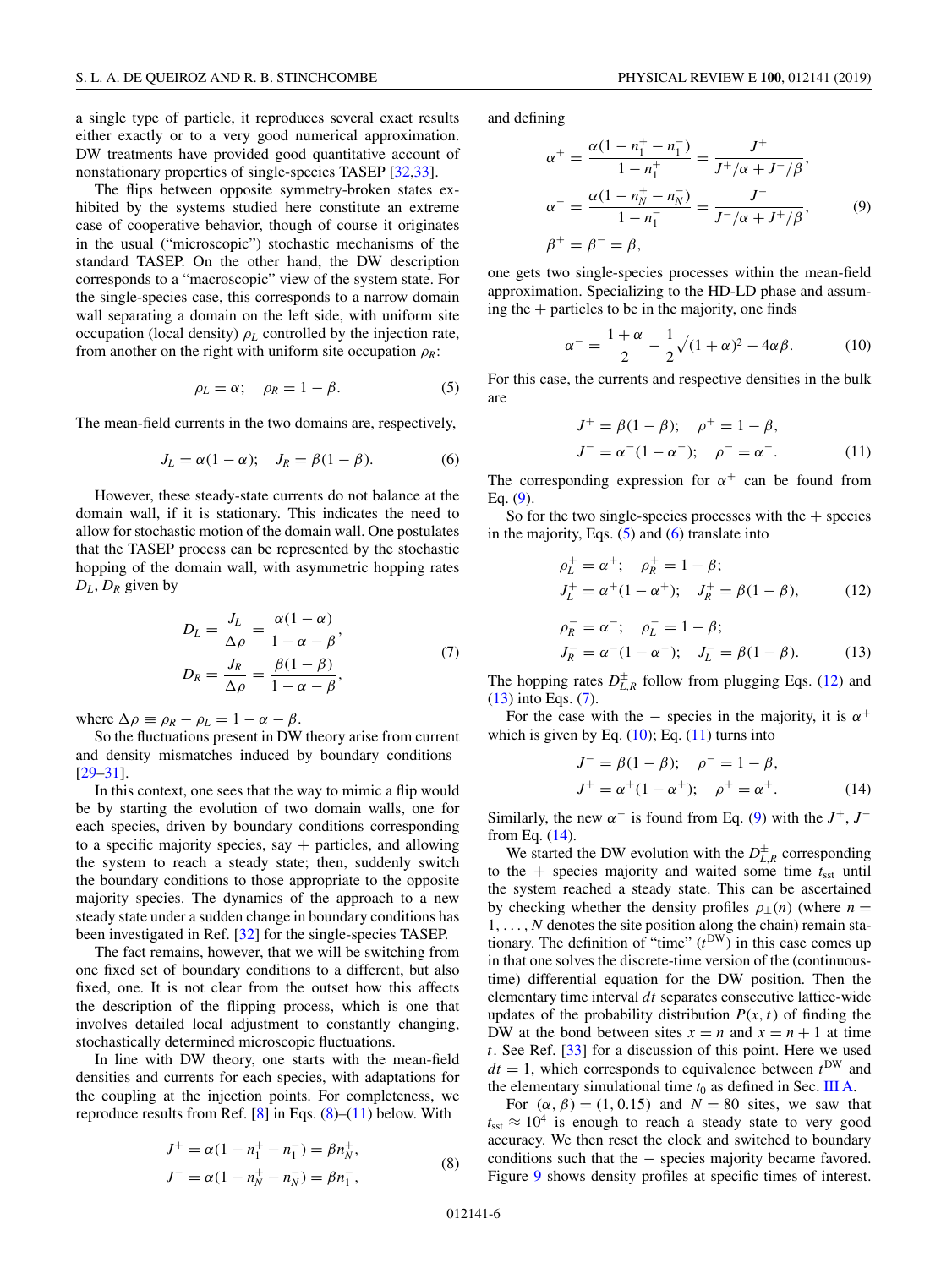<span id="page-6-0"></span>

FIG. 9. Density profiles for + particles (full lines) and − particles (dashed lines) predicted by DW. At  $t = 0$  (upper panel), these are the steady-state ones for a high density of  $+$  particles. Then boundary conditions are instantaneously switched. Note the rapid increase in bulk density of − particles for very short times (middle panel). By  $t = 1000$  (lower panel), the profiles are on the way to their new steady-state configurations. ( $\alpha$ ,  $\beta$ ) = (1, 0.15). Chain with *N* = 80 sites at  $x_n = n$ ,  $n = 1, \ldots, N$  in lattice parameter units.

At  $t = 0$  when boundary conditions are switched (top panel), the profiles are the steady-state ones predicted by DW for + particles in the majority. In the initial steps of evolution according to the new boundary conditions, there is a very rapid inflow of − particles: their bulk density away from the left boundary goes from  $\rho$ <sup>-</sup> = 0.07805 (top panel) to  $\rho$ <sup>-</sup> = 0.20998 (middle panel) by  $t = 25$ . This is not accompanied by an equally dramatic emptying of the  $+$  density, so initially the total density  $\rho_T$  actually grows. Most of the change takes place in a step-function shape during the very first full-lattice update, at the end of which the density variations have been  $\delta \rho^+ = -0.0063, \delta \rho^- = 0.1310$ . The lower panel of the figure is for  $t = 1000$ , which corresponds to the minimum value of  $\rho_T$  during the flipping process; see Fig. 10. By  $t = 3000$ (not shown), the profiles have become very close to their new steady-state configuration, with deviations down to, at most, 0.05% (this latter value corresponds to the new majority − particles, near their injection end).

Figure 10 depicts the evolution of  $\Delta \rho$  and  $\rho_T$ , showing that both of these quantities become very close to their values associated with the new steady state by  $t^{DW} \approx 2500$ ; so this can be broadly defined as the "duration" of the flip, as given by the DW approach just described.

Recall that from the simulational results depicted in Fig. [5,](#page-3-0) one gets an estimate of  $\approx 2 \times 10^3$  in units of  $t_0$  for the duration of the flip exhibited there. Thus, accepting the identification of  $t^{\text{DW}}$  with  $t_0$  as argued above (see also Ref. [\[33\]](#page-8-0)), this means that both in our implementation of DW and in numerical simulations the flip duration is of the same order of magnitude, when measured in the respective "time" units.

On the other hand, it is seen in the lower panel of Fig. 10 that the minimum value attained by the total density along the flipping process is  $\rho_T \approx 0.88$ , only 6% below its steady-state counterpart. This is a large discrepancy against the simula-tional result shown in Fig. [5,](#page-3-0) where  $\rho_T \approx 0.2$  at the bottom



FIG. 10. Density differences  $\Delta \rho(t)$  (upper panel) and total densities  $\rho_T(t)$  (lower panel) against time  $t^{DW}$  after boundary conditions are switched (see Fig. 9 and text) for chain with  $N = 80$  sites,  $(\alpha, \beta) = (1, 0.15)$ . The dashed line in the lower panel indicates  $\rho_T(0)$ .

of the dip is less than a quarter of the steady-state value. So the "emptying" of the lattice, which is widely accepted as having a paramount role in the flipping mechanism (see Refs. [\[8,](#page-7-0)[27,28\]](#page-8-0) as well as the results shown in Figs. [5](#page-3-0) and [6](#page-4-0) above), turns out to be a quantitatively minor feature in the DW result.

Of course, as stated above, here we are mimicking a flip; the present result indicates that the tools provided by DW theory do not fully emulate the large microscopic fluctuations driving a "real" flip. Incidentally, it should be noted that DW steady-state profiles, such as those on the top panel of Fig. 9, are in good agreement with both mean-field and simulational results [\[8\]](#page-7-0).

#### **IV. DISCUSSION AND CONCLUSIONS**

In this paper, we studied the statistics and internal structure of the so-called flips exhibited by a specific implementation of a two-lane, two-species TASEP process in space dimensionality  $d = 1$ , which follows the rules given in Secs. [I](#page-0-0) and [II.](#page-1-0) We focused on the region of the  $(\alpha, \beta)$  parameter space where coexistence between high-density and lowdensity (HD-LD) phases occurs. The above-mentioned flips consist of fluctuation-induced exchanges in composition of HD and LD phases (i.e., between opposite broken-symmetry states of the two-species system). This being a *bona fide* SSB phenomenon, the time between successive flips diverges in the thermodynamic limit. Thus we considered only chains with a finite number *N* of sites.

Initially, we looked at timescales much longer than the typical duration of a flip. We took the renormalized timescale  $t_r = N_r t_0$ , where  $t_0$  is the elementary time step corresponding to a full (stochastic) sequential lattice update, with  $N_r = 10^3$ . On such scale, the flips are essentially "instantaneous" for the values of  $(\alpha, \beta)$  and *N* used. We collected the statistics of the times  $\Delta t_r$  elapsed between consecutive flips. For fixed  $N = 80$ ,  $\alpha = 1$ ,  $\beta$  in [0.15,0.20], we found the distribution of the  $\Delta t_r$  to be Poissonian with  $\beta$ -dependent characteristic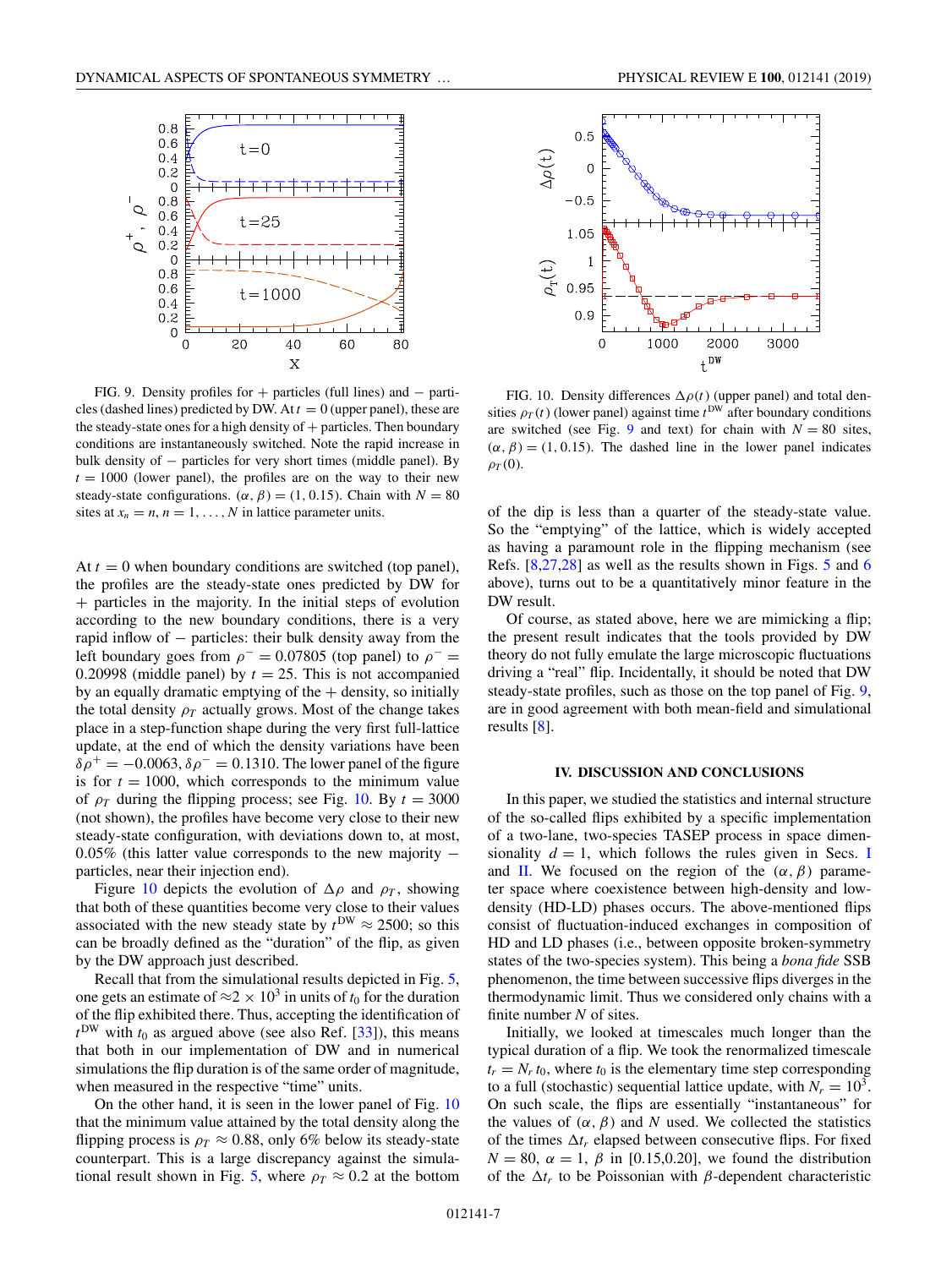<span id="page-7-0"></span>times  $\tau_0(\beta)$ , indicating that flips are uncorrelated events on long timescales.

We showed in Fig. [3](#page-2-0) how the evolution of the  $\tau_0(\beta)$  is a good indicator of where in  $(\alpha, \beta)$  parameter space a secondorder transition is to be expected (in this case, the transition  $HD-LD \rightarrow LD [8]).$ 

Fourier analysis of our time sequences of  $\Delta \rho(t)$  (see Fig. [4\)](#page-3-0) shows clear evidence of some apparent periodic, lowfrequency structures in our simulational results for  $\alpha = 1$ ,  $\beta = 0.15$ . For  $\beta = 0.20$ , one can still distinguish a small maximum in the weight for larger-frequency components, again consistent with visual inspection of the raw data. At  $\beta = 0.225$  (closer to the transition at  $\beta \approx 1/3$ ), our Fourier transform results show no clear trend.

In order to exploit the internal structure of flips, we then went to shorter timescales, using  $N_r = 1$ , 10, and 10<sup>2</sup>; see Figs. [5](#page-3-0) and [6.](#page-4-0) By doing so, one detects relevant features which may be lost in averages over scales for which flips are instantaneous. For  $N_r \leq 10^2$ , one clearly sees the emptying of the lattice, which is a qualitative feature broadly expected to be an integral part of the flipping process [8[,27,28\]](#page-8-0).

It is important to recall that the quantities exhibited in Figs. [5](#page-3-0) and [6](#page-4-0) are always position-averaged particle densities (or density differences). Dealing with lattice-averaged quantities proved invaluable in that it enabled us to work with smoothly varying functions of time.

We attempted to look at the details of what happened at individual sites or even short subsections of the system; however, the sample-to-sample fluctuations were so large as to prevent any clear conclusions to be drawn.

We evaluated and analyzed especially designed two-time correlations which might be expected to be sensitive to asymmetries between the time intervals before and after a flip takes place. Such precursor events, if detected, would be qualitatively similar to the mechanism described in Refs. [\[27,28\]](#page-8-0). In that case, it was shown that an initially empty lattice (or any other initially symmetric configuration) is led into a symmetry-broken state through an amplification loop of initial fluctuations. An important difference is that in our case, we studied flips between broken-symmetry states. We found strong indications that pre- and postflip fluctuations are essentially equivalent (see Fig. [7\)](#page-4-0); no sign was found of precursor events to flips.

On a complementary note to the discussion of latticeaveraged densities two paragraphs above, we were able to get reasonably smooth data even for a "single" sample of  $C(\tau)$ (see the bottom panel of Fig. [8\)](#page-4-0) because the quantity under observation depended only on the evolution of the positionaveraged density (although it involved a short-time interval).

We also used a domain-wall (DW) approach to mimic a flip, by suddenly reversing the boundary conditions applied to a system in an SSB steady state. One notable feature emerging from the DW evolution is that the overall duration of the flipping process is similar, when measured in the respective time units  $(t^{DW})$ , to that of a simulationally generated flip (measured in computational time  $t_0$ ).

On the other hand, the DW evolution fails to provide a quantitatively adequate account of the lattice emptying process which has been seen in simulations, and which is theoretically understood to be a fundamental component of the flipping process. Numerically, in the DW description, the total density goes through a minimum that is only a few percentage points below its steady-state value, while simulations would lead one to expect a typical maximum dip of the order of 70−80% (for the same  $\alpha$ ,  $\beta$ , and *N*). See Fig. [10.](#page-6-0)

### **ACKNOWLEDGMENTS**

S.L.A.d.Q. thanks the Rudolf Peierls Centre for Theoretical Physics, Oxford, for hospitality during his visit. The research of S.L.A.d.Q. is supported by the Brazilian agencies Conselho Nacional de Desenvolvimento Científico e Tecnológico (Grant No. 303891/2013-0) and Fundação de Amparo à Pesquisa do Estado do Rio de Janeiro (Grants No. E-26/102.760/2012, No. E-26/110.734/2012, and No. E-26/102.348/2013).

- [1] K. Brendel, G. T. Barkema, and H. van Beijeren, [Phys. Rev. E](https://doi.org/10.1103/PhysRevE.67.026119) **[67](https://doi.org/10.1103/PhysRevE.67.026119)**, [026119](https://doi.org/10.1103/PhysRevE.67.026119) [\(2003\)](https://doi.org/10.1103/PhysRevE.67.026119).
- [2] K. Brendel, G. T. Barkema, and H. van Beijeren, [Phys. Rev. E](https://doi.org/10.1103/PhysRevE.71.031601) **[71](https://doi.org/10.1103/PhysRevE.71.031601)**, [031601](https://doi.org/10.1103/PhysRevE.71.031601) [\(2005\)](https://doi.org/10.1103/PhysRevE.71.031601).
- [3] [K. R. Sreenivasan, A. Bershadskii, and J. J. Niemela,](https://doi.org/10.1103/PhysRevE.65.056302) *Phys. Rev.* E **[65](https://doi.org/10.1103/PhysRevE.65.056302)**, [056302](https://doi.org/10.1103/PhysRevE.65.056302) [\(2002\)](https://doi.org/10.1103/PhysRevE.65.056302).
- [4] R. Benzi, [Phys. Rev. Lett.](https://doi.org/10.1103/PhysRevLett.95.024502) **[95](https://doi.org/10.1103/PhysRevLett.95.024502)**, [024502](https://doi.org/10.1103/PhysRevLett.95.024502) [\(2005\)](https://doi.org/10.1103/PhysRevLett.95.024502).
- [5] E. Brown and G. Ahlers, [J. Fluid Mech.](https://doi.org/10.1017/S0022112006002540) **[568](https://doi.org/10.1017/S0022112006002540)**, [351](https://doi.org/10.1017/S0022112006002540) [\(2006\)](https://doi.org/10.1017/S0022112006002540); H.-D. Xi, Y.-B. Zhang, J.-T. Hao, and K.-Q. Xia, *[ibid.](https://doi.org/10.1017/jfm.2016.572)* **[805](https://doi.org/10.1017/jfm.2016.572)**, [31](https://doi.org/10.1017/jfm.2016.572) [\(2016\)](https://doi.org/10.1017/jfm.2016.572).
- [6] R. Peierls, [Proc. Camb. Philos. Soc.](https://doi.org/10.1017/S0305004100019174) **[32](https://doi.org/10.1017/S0305004100019174)**, [477](https://doi.org/10.1017/S0305004100019174) [\(1936\)](https://doi.org/10.1017/S0305004100019174).
- [7] J. Goldstone, [Nuovo Cimento](https://doi.org/10.1007/BF02812722) **[19](https://doi.org/10.1007/BF02812722)**, [154](https://doi.org/10.1007/BF02812722) [\(1961\)](https://doi.org/10.1007/BF02812722); N. D. Mermin and H. Wagner, [Phys. Rev. Lett.](https://doi.org/10.1103/PhysRevLett.17.1133) **[17](https://doi.org/10.1103/PhysRevLett.17.1133)**, [1133](https://doi.org/10.1103/PhysRevLett.17.1133) [\(1966\)](https://doi.org/10.1103/PhysRevLett.17.1133).
- [8] [M. R. Evans, D. P. Foster, C. Godrèche, and D. Mukamel,](https://doi.org/10.1103/PhysRevLett.74.208) *Phys.* Rev. Lett. **[74](https://doi.org/10.1103/PhysRevLett.74.208)**, [208](https://doi.org/10.1103/PhysRevLett.74.208) [\(1995\)](https://doi.org/10.1103/PhysRevLett.74.208); [J. Stat. Phys.](https://doi.org/10.1007/BF02178354) **[80](https://doi.org/10.1007/BF02178354)**, [69](https://doi.org/10.1007/BF02178354) [\(1995\)](https://doi.org/10.1007/BF02178354).
- [9] V. Popkov, M. R. Evans, and D. Mukamel, [J. Phys. A](https://doi.org/10.1088/1751-8113/41/43/432002) **[41](https://doi.org/10.1088/1751-8113/41/43/432002)**, [432002](https://doi.org/10.1088/1751-8113/41/43/432002) [\(2008\)](https://doi.org/10.1088/1751-8113/41/43/432002).
- [10] [C. Appert-Roland, H. J. Hilhorst, and G. Schehr,](https://doi.org/10.1088/1742-5468/2010/08/P08024) J. Stat. Mech.: Theory Expt. [\(2010\)](https://doi.org/10.1088/1742-5468/2010/08/P08024) [P08024.](https://doi.org/10.1088/1742-5468/2010/08/P08024)
- [11] N. Sharma and A. K. Gupta, [J. Stat. Mech.: Theory Expt.](https://doi.org/10.1088/1742-5468/aa6813) [\(2017\)](https://doi.org/10.1088/1742-5468/aa6813) [043211.](https://doi.org/10.1088/1742-5468/aa6813)
- [12] A. K. Verma, N. Sharma, and A. K. Gupta, [Phys. Rev. E](https://doi.org/10.1103/PhysRevE.97.022105) **[97](https://doi.org/10.1103/PhysRevE.97.022105)**, [022105](https://doi.org/10.1103/PhysRevE.97.022105) [\(2018\)](https://doi.org/10.1103/PhysRevE.97.022105).
- [13] B. Derrida, [Phys. Rep.](https://doi.org/10.1016/S0370-1573(98)00006-4) **[301](https://doi.org/10.1016/S0370-1573(98)00006-4)**, [65](https://doi.org/10.1016/S0370-1573(98)00006-4) [\(1998\)](https://doi.org/10.1016/S0370-1573(98)00006-4).
- [14] G. M. Schütz, in *Phase Transitions and Critical Phenomena*, edited by C. Domb and J. L. Lebowitz (Academic, New York, 2000), Vol. 19.
- [15] B. Derrida, E. Domany, and D. Mukamel, [J. Stat. Phys.](https://doi.org/10.1007/BF01050430) **[69](https://doi.org/10.1007/BF01050430)**, [667](https://doi.org/10.1007/BF01050430) [\(1992\)](https://doi.org/10.1007/BF01050430).
- [16] B. Derrida, M. R. Evans, V. Hakim, and V. Pasquier, [J. Phys. A](https://doi.org/10.1088/0305-4470/26/7/011) **[26](https://doi.org/10.1088/0305-4470/26/7/011)**, [1493](https://doi.org/10.1088/0305-4470/26/7/011) [\(1993\)](https://doi.org/10.1088/0305-4470/26/7/011).
- [17] R. B. Stinchcombe, [Adv. Phys.](https://doi.org/10.1080/00018730110099650) **[50](https://doi.org/10.1080/00018730110099650)**, [431](https://doi.org/10.1080/00018730110099650) [\(2001\)](https://doi.org/10.1080/00018730110099650).
- [18] R. A. Blythe and M. R. Evans, [J. Phys. A](https://doi.org/10.1088/1751-8113/40/46/R01) **[40](https://doi.org/10.1088/1751-8113/40/46/R01)**, [R333](https://doi.org/10.1088/1751-8113/40/46/R01) [\(2007\)](https://doi.org/10.1088/1751-8113/40/46/R01).
- [19] T. Chou, K. Mallick, and R. K. P. Zia, [Rep. Prog. Phys.](https://doi.org/10.1088/0034-4885/74/11/116601) **[74](https://doi.org/10.1088/0034-4885/74/11/116601)**, [116601](https://doi.org/10.1088/0034-4885/74/11/116601) [\(2011\)](https://doi.org/10.1088/0034-4885/74/11/116601).
- [20] B. Schmittmann and R. K. P. Zia, in *Phase Transitions and Critical Phenomena*, edited by C. Domb and J. L. Lebowitz (Academic, New York, 1995), Vol. 17.